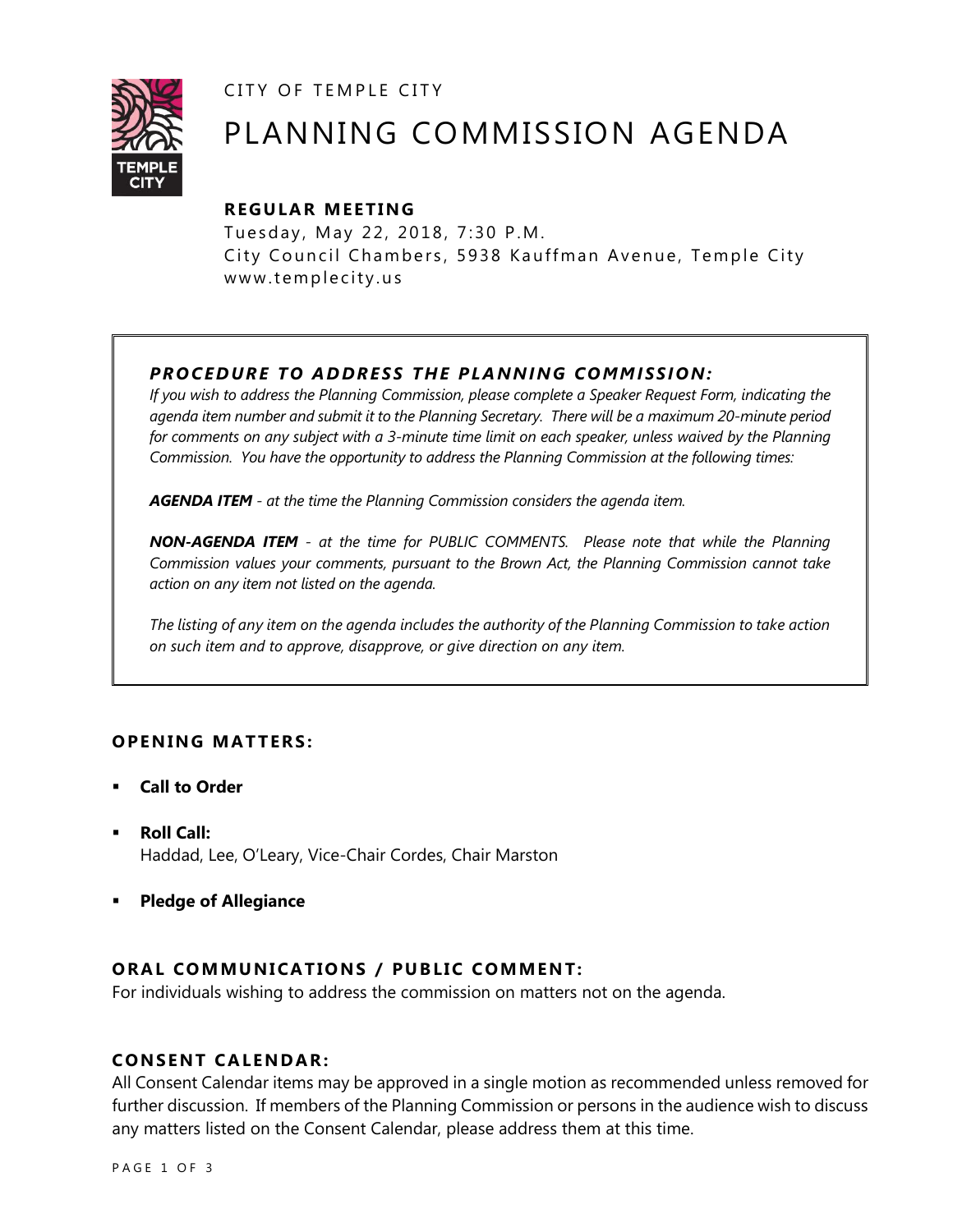**1.** [Planning Commission Meeting of May 8, 2018.](http://www.ci.temple-city.ca.us/DocumentCenter/View/10411/Item-1-Planning-Commission-Minutes---May-8-2018-Draft)

### **PUBLIC HEARING ITEMS:**

**2. PL 18-1201.** [A request of an existing restaurant \(Simmer Huang\) for a modification of its](http://www.ci.temple-city.ca.us/DocumentCenter/View/10413/Item-2-Modification-of-a-Conditional-Use-Permit-to-sell-Beer-and-Wine-Simmer-Huang-5728-Rosemead-Blvd-107)  [conditional use permit \(approved on August 25, 2015\) to serve beer and wine.](http://www.ci.temple-city.ca.us/DocumentCenter/View/10413/Item-2-Modification-of-a-Conditional-Use-Permit-to-sell-Beer-and-Wine-Simmer-Huang-5728-Rosemead-Blvd-107)

| Address:         | 5728 Rosemead Boulevard, Unit 107                                                                                                                                                              |
|------------------|------------------------------------------------------------------------------------------------------------------------------------------------------------------------------------------------|
| Recommendation:  | That the Planning Commission adopt the attached Resolution finding<br>that the project is exempt from CEQA and approving File PL 18-1201<br>subject to the recommended conditions of approval. |
| Project Planner: | Hesty Liu<br>hliu@templecity.us                                                                                                                                                                |

#### **WORKS HOP:**

**3. PL 18-1198.** The City is in the process of updating the Zoning Code to conform to the newly [adopted Mid-Century General Plan. This workshop will focus on the allowed uses and the](http://www.ci.temple-city.ca.us/DocumentCenter/View/10412/Item-3-Zoning-Code-Update---R-1-Single-Family-Residential-Zone-District)  [standards within the R-1 Single-Family Zone.](http://www.ci.temple-city.ca.us/DocumentCenter/View/10412/Item-3-Zoning-Code-Update---R-1-Single-Family-Residential-Zone-District)

Zone: Low Density Residential

Recommendation: 1. Receive staff's presentation

- 2. Ask questions of staff
- 3. Take public comment
- 4. Provide direction to staff regarding amendments to the Single-Family (R-1) Zone
- Project Planner: Scott Reimers sreimers@templecity.us

#### **FUTURE AGENDA ITEMS AND REPORTS:**

## **5. Planning Manager's Report**

Update on current projects and future agenda items.

#### **6. Comments from Commissioners**